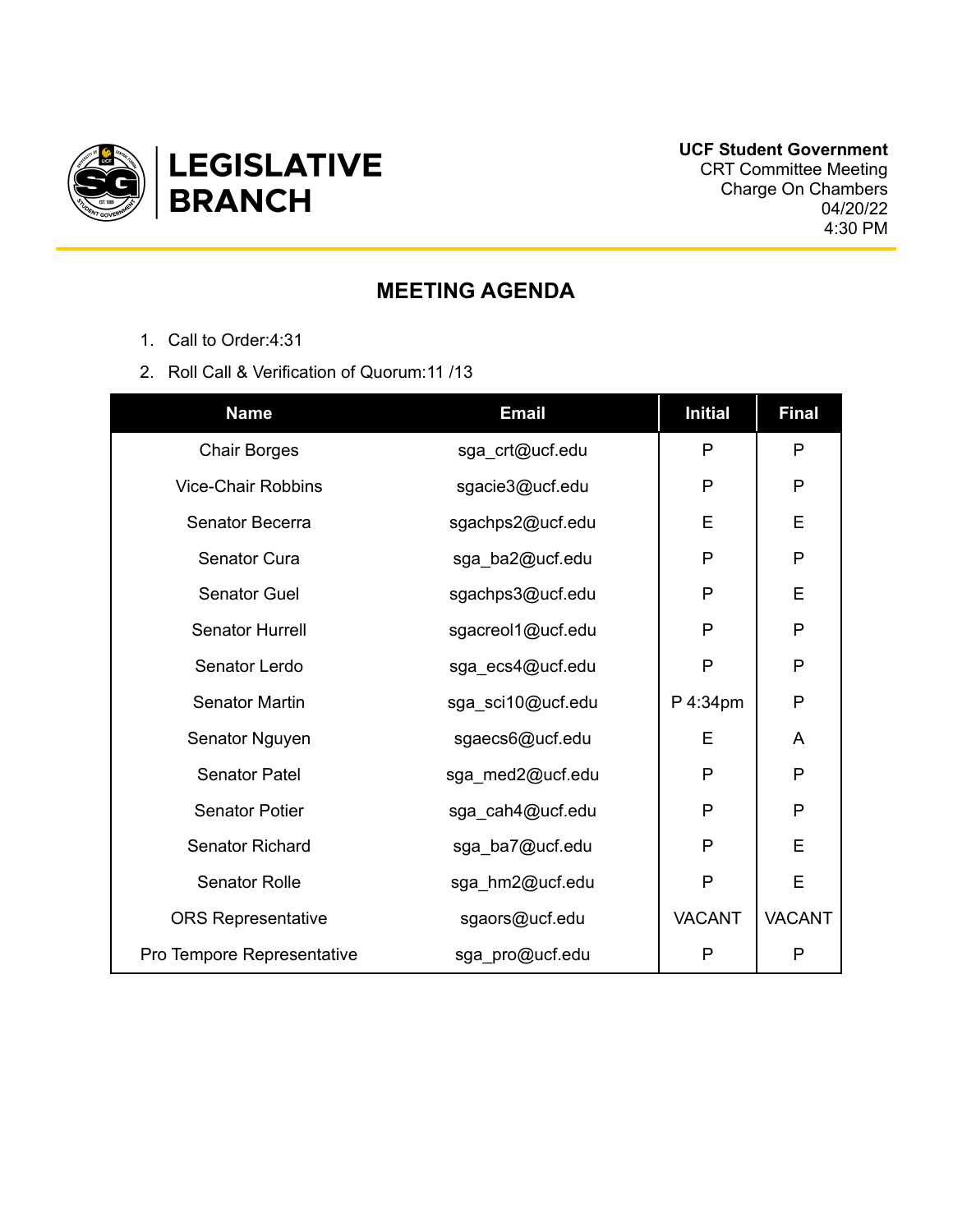- 3. Approval of the Minutes: [04/13/22](https://docs.google.com/document/d/1wgN3u_WTzOMYyAyKxoYVGXdr0DJpsKGfsPEeUV5L92Q/edit) CRT Meeting Agenda Approved by GC
- 4. Approval of the Agenda: Approved by GC
- 5. Announcements from the Chair
	- i. Hey guys, we have 35 Allocations to see, but I have done everything I can to reduce the amount of time these should take. Please let me know if at any time you guys need a small break and we can recess. Please also ask me as many questions as you guys need - I really want to make sure you're all understanding what's happening and learning about our Spending Policy in the most efficient way possible.
	- ii. Thank you to my Vice-Chair, without her this agenda and the tracker would not be as perfect as they are right now - which is essential in our ability to get through this meeting.
	- iii.  $\Box$  [Questions](https://docs.google.com/document/d/15tOQlh3lJKupJPOc-U_EmuGneFog2vqAjCUdlHf7VJ4/edit) to Ask during New Business.
- 6. Announcements from the Vice-Chair
	- a. Hey guys! If you want a shout out on the senate floor regarding your snack opinion, come try one of our treats this meeting!
	- b. We want to get to know you guys better and how to best serve our committee, we realize that we have one of the most monotonous jobs and to make you guys feel more loved PLEASE take this quiz, i promise its fun!

<https://www.5lovelanguages.com/quizzes/love-language>

Please take a screenshot of your scores (if comfortable of course!) and email it to me here [sgacie3@ucf.edu](mailto:sgacie3@ucf.edu)

c. Lastly, I need you all to fill out this form by the end of the week letting us know who will be on campus in person over the senate session and who won't. No option is better than the other we simply need to know!

[https://docs.google.com/forms/d/e/1FAIpQLSezzVxZDp\\_Rz2e62uEWFPAdF7Q5](https://docs.google.com/forms/d/e/1FAIpQLSezzVxZDp_Rz2e62uEWFPAdF7Q5yxSNicQLe4ShP9vqx4CP3A/viewform?usp=sf_link) [yxSNicQLe4ShP9vqx4CP3A/viewform?usp=sf\\_link](https://docs.google.com/forms/d/e/1FAIpQLSezzVxZDp_Rz2e62uEWFPAdF7Q5yxSNicQLe4ShP9vqx4CP3A/viewform?usp=sf_link)

- 7. Announcements from Committee Members
	- i. My Schedule for the rest of the week
		- 1. Wednesday: 12-3 pm
		- 2. Thursday: 2:30-5 pm
		- 3. Friday: 12-5 pm (Virtual)
	- ii. The link to schedule 1:1's with me is listed below
		- 1. <https://calendly.com/pro-temp/1-1-with-pro-temp-ciresi>
	- iii. Will begin conducting training for my two newly confirmed deputies next week. Starting with Position Training and Office Goal Setting.
	- iv. All legislation is due by 5 pm today! Please send them to DLeg Wangen and CC me as well.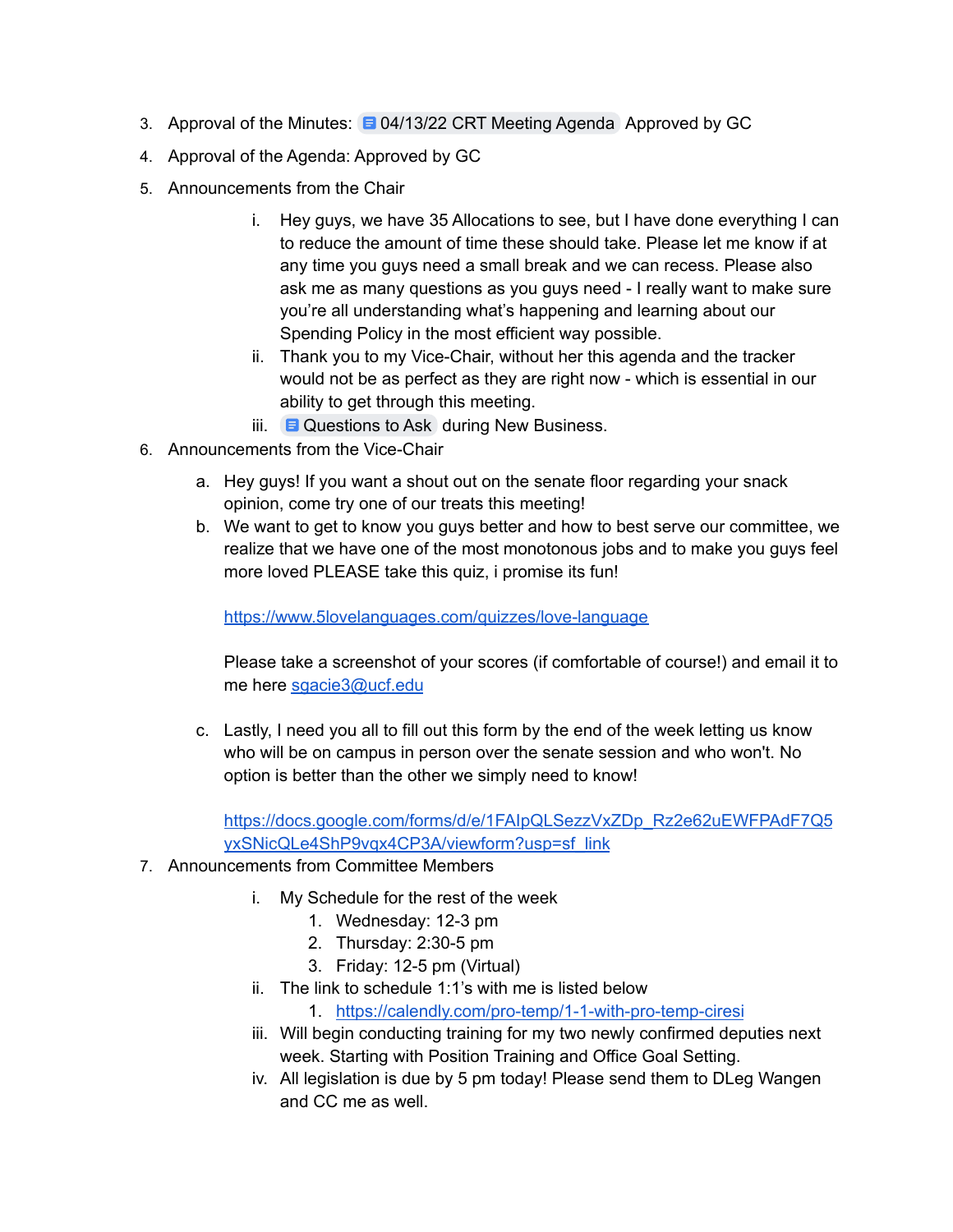- v. Due to the end of the Spring Semester on Thursday, I would greatly appreciate your feedback on my performance and if there is anything I can improve on going into the next semester
	- 1. PT Office [Feedback](https://forms.gle/6SS7GzVA1Y6mU6eYA) Form
- b. DSR Foster- I Have emailed the director of KOTR to get an updated list of RSO's. However if you have any RSO's you want to represent in mind, please email me at [sgadsr@ucf.edu](mailto:sgadsr@ucf.edu) I have already received 10+ emails.
- 8. Announcements from Non-Committee Members
	- a. none
- 9. Old Business
	- a. Allocations:
		- i. [54-001](https://drive.google.com/drive/folders/1WnH26XWSLp_9AXCWUb3uYKHtD0WBhq5r) (Rebecca Entress)
			- 1. Speech
				- a.
			- 2. Questioning
				- a.
			- 3. Debate
				- a.
			- 4. Vote: PPI'd
		- ii. [54-003](https://drive.google.com/drive/folders/1-a9KM3haroqIcvJfe3dNOeAVp8ddvEDg) (Combustion and Laser Diagnostics Society)
			- 1. Speech
				- a. Here as a rep with dannhy dyson. Hello, requesting funding for the conference with three others, we hope to give out new knowledge to others through this. By attending we hope to create new research endeavors.
			- 2. Questioning
				- a. Senator Hurrell: Three people in attendance?
					- i. Yes
					- ii. How do you plan to cover the other funds necessary?
					- iii. Other research funding
				- b. Senator Guel: Aware of the post funding process?
					- i. Yes
					- ii. International students?
					- iii. No
					- iv. What are you most excited for?
					- v. Being able to go to another country for UCF
					- vi. Going out of the country are we giving more ?
					- vii. Chair Borges: No
				- c. Chair Borges: Did you ask for funding for two separate types of travel?
					- i. Yes
					- ii. Lodging conf/Travel Conf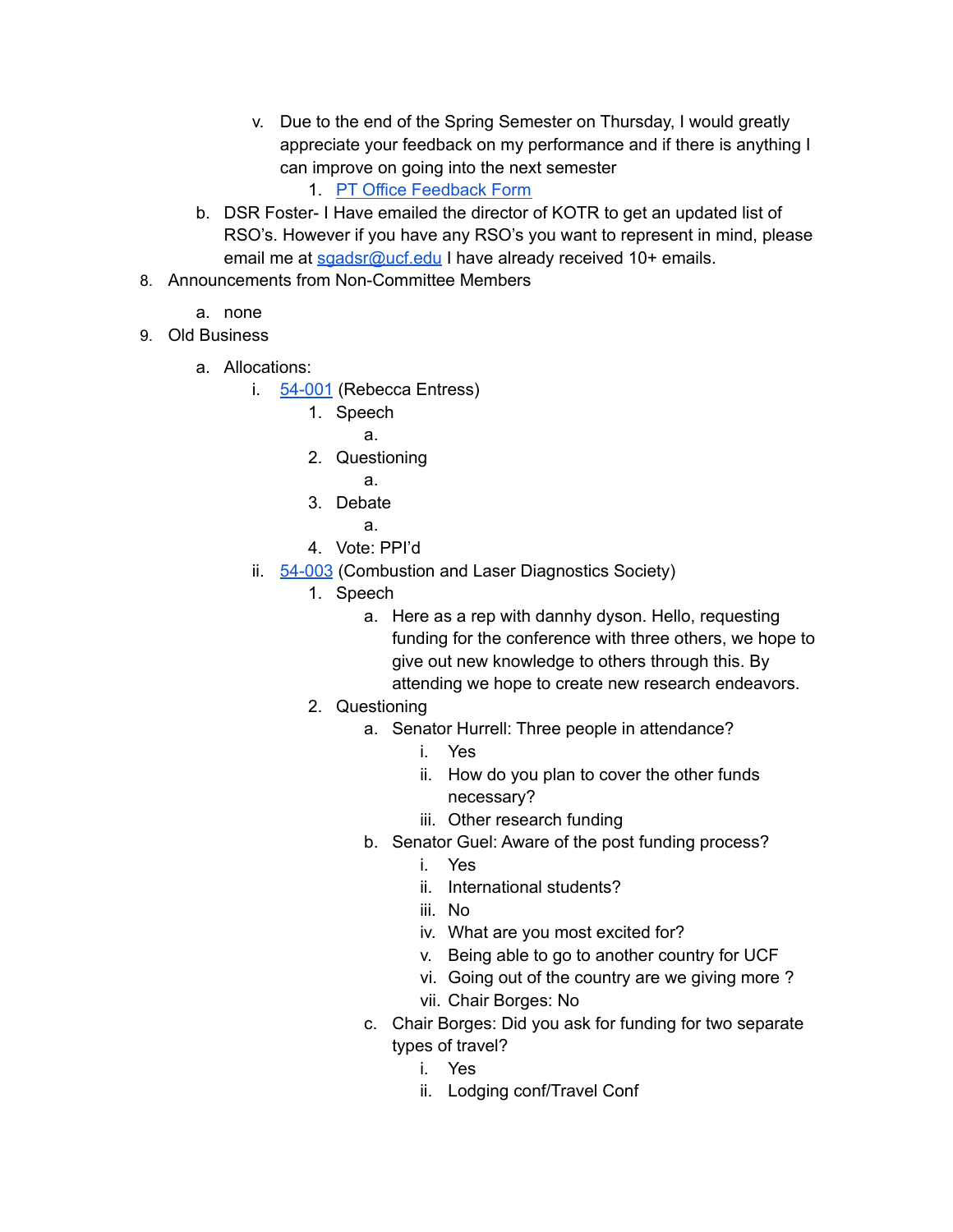- iii. Yes
- d. Senator Cura: Covid policies?
	- i. Yes, aware
- 3. Debate
	- a. Senator Cura: sounds cool, in Italy, yay!
- 4. Vote
	- a. 12-0-0
- iii. [54-006](https://drive.google.com/drive/folders/1DUIqcmr1Y--wrVm8WWtanwEJi_tiWjjO) (Yazmin Lee)
	- 1. Speech
		- a. Hello, going to be in atlanta georgia, ends may 6th, hotel in the airport, last day is the 29th. Looking for lodging after the 29th. Spirit is putting us in atlanta.
	- 2. Questioning
		- a. Senator Guel: Ends when?
			- i. May 22nd
			- ii. Post funding process?
			- iii. Yes
		- b. Senator Rolle: How will this promote UCF?
			- i. Great marketing option and will be in front of many students
		- c. Senator Richard: Receive Quotes?
			- i. Look to drive
		- d. Chair Borges: Ok with the same amount for everyone?
			- i. Want to stay at the same hotel for the event but yes thats ok. Cannot speak on behalf of other sistuhs
		- e. Senator Cura:
			- i. How will other funds come in?
			- ii. Job
		- f. Chair Borges:
			- i. Will you be a student?
			- ii. yes
	- 3. Debate
		- a. Senator Guel: Lets fund this!
	- 4. Vote
		- a. 12-0-0
- iv. [54-008](https://drive.google.com/drive/folders/1p_9nAv1E1fP9bdtW2DLN-A16ooT2vjvg) (Jacklyn Higgs)
	- 1. Speech
		- a. Attending Virginia conf., june 6th to june 10th. Http in air will be the presentation.
	- 2. Questioning
		- a. Senator Richard: Date of departure / return? i. Leaving and returning 6th-10th
		- b. Senator guel: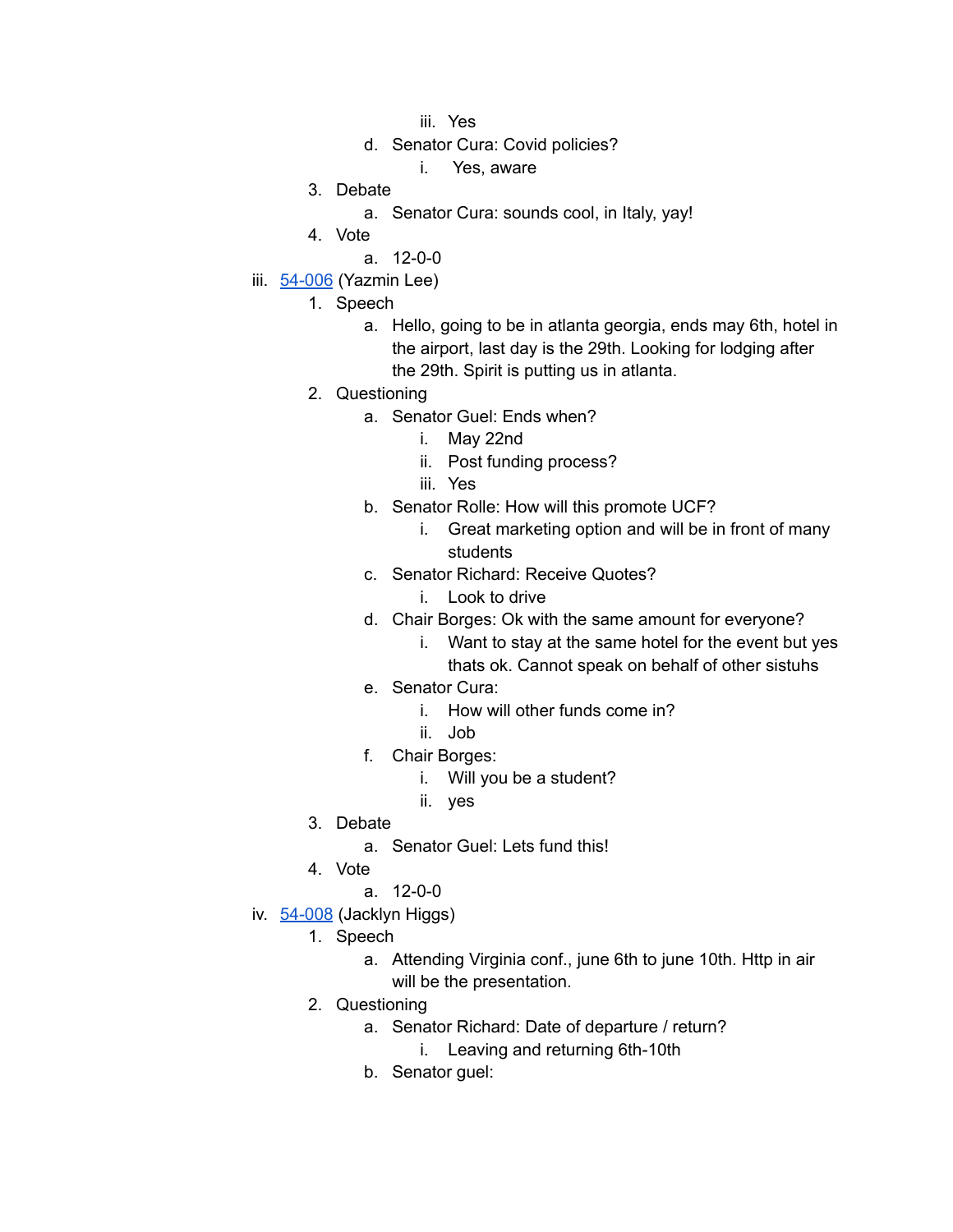- i. Tell me one thing you learned from financial training?
- ii. Formalities were interesting
- c. DLEG Wangen: When do you have to use all you funding by?
	- i. Clarify
	- ii. Clarified
	- iii. No i do not know
	- iv. Reversion rate is 06/30/22
- 3. Debate
	- a. Senator Hurrell: lets do it!
- 4. Vote
	- a. 12-0-0
- 10. New Business
	- a. Allocations:
		- i. [54-011](https://drive.google.com/drive/folders/1B_gEClyhLiY2_74RmG4uWDuTfiLZR5oi) (Michael Pierro)
			- 1. Speech
				- a. Joint army navy conference. Hydrosonic propulsion!
			- 2. Questioning
				- a. Chair Borges: Start and end date?
					- i. Same
					- ii. yes
					- iii. Registration: same?
					- iv. Yes
					- v. Virtual conf?
					- vi. Error yes
					- vii. Senator Richard: 350/250?
					- viii. Chair Borges: 250
				- b. Senator Guel: Post funding?
					- i. We know
				- c. Senator Hurrell
			- 3. Debate
				- a. DLEG Wangen: Yes great conf
			- 4. Vote
				- a. 12-0-0
		- ii. [54-012](https://drive.google.com/drive/folders/1lBNsqUwX5z4E8ON_j5jh5gyx5Z5BtlFH) (Sydney Briggs)
			- 1. Speech
				- a.
			- 2. Questioning
				- a.
			- 3. Debate
				- a.
			- 4. Vote
				- a. 12-0-0 seen as block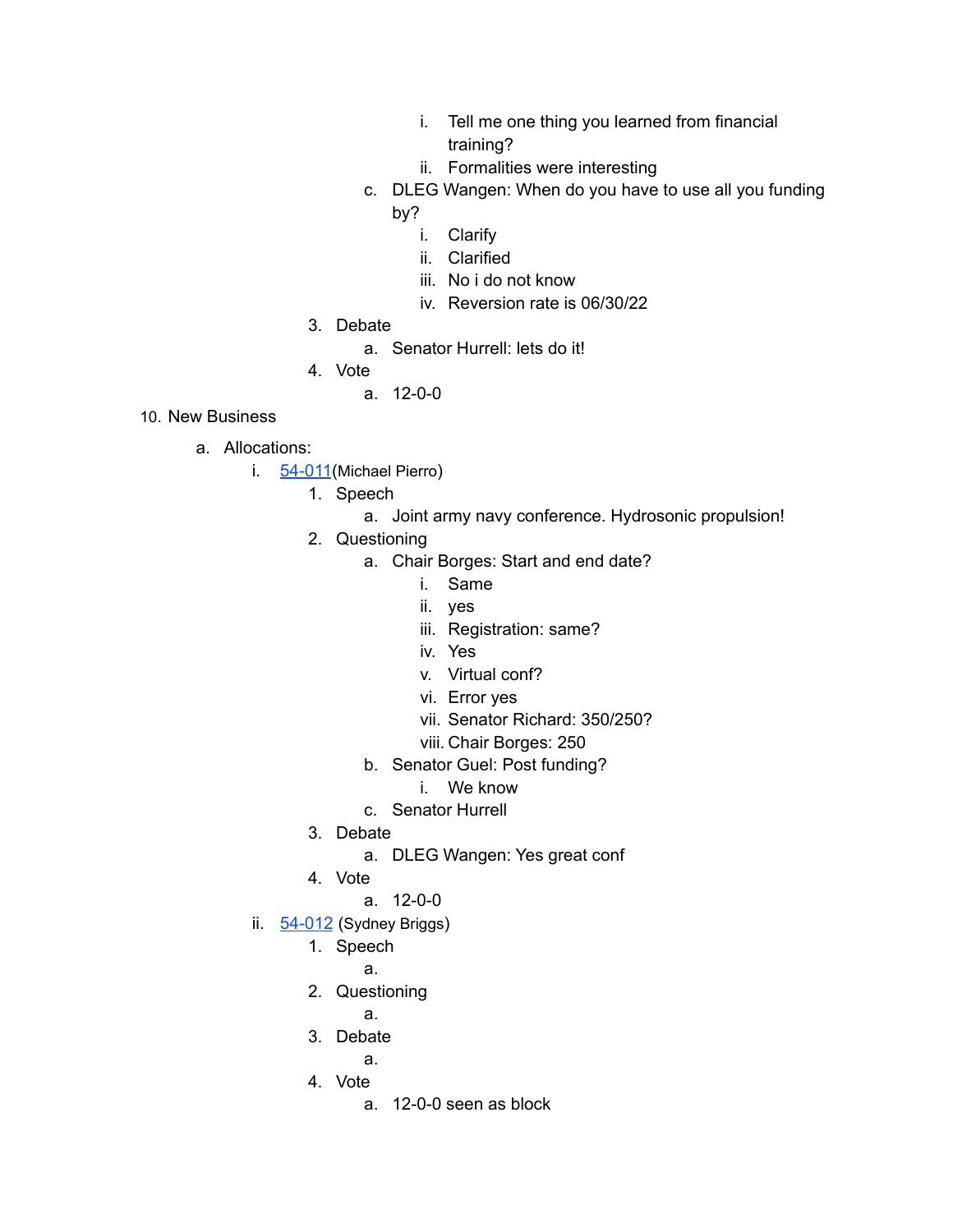- iii. [54-013](https://drive.google.com/drive/folders/1uySn4qq8ovC5Y7AXBTv70Y3kFXywFgE3) (Nicolas Berube)
	- 1. Speech
		- a.
	- 2. Questioning
		- a.
	- 3. Debate
		- a.
	- 4. Vote
		- a. 12-0-0 seen as block
- iv. [54-014](https://drive.google.com/drive/folders/1MRTSsqXZ45PV5iqfUAeEpZXoERr3Lvl8) (Peter Warren)
	- 1. Speech
		- a. Increasing efficiency, reducing greenhouse gasses. Some numbers have changed with hotel costs. I will be using graduate fellowship for the rest of the funds. Materials and application.
	- 2. Questioning
		- a. Chair Borges: Registration?
			- i. same
			- ii. 750 or 1,000?
			- iii. Roughly 200\$ a night
			- iv. Is the travel amount the same?
			- v. Using conf travel award
			- vi. Comfortable with removing travel with the allocation
		- b. Senator Guel: Financial Training?
			- i. Helpful with learning the difference/ Did not realize this type of funding was available
		- c. Senator Cura: What are you excited about?
			- i. Presenting my own research/ VEry large and lots of research, excited to go again
		- d. Senator Potier: What is the research about?
			- i. Revisiting cooling strategies as well as benefits to greenhouse gas emissions/Additive Manufacturing
	- 3. Debate
		- a. Senator Martin: Congrats! Lets pass it!
		- b. Senator Patel:Could not comprehend but yay!
	- 4. Vote
		- a. 12-0-0
- v. [54-015](https://drive.google.com/drive/folders/19ayrx-sAsurnDvakwJ9fIPHBKrXD6lhh) (Adil Riahi) 12-0-0
	- 1. Speech
		- a. We are going to the Netherlands to represent UCF, 2022.
			- Presenting hydrogen energy storage research.
	- 2. Questioning
		- a. Chari Borges: Financial Training?
			- i. Yes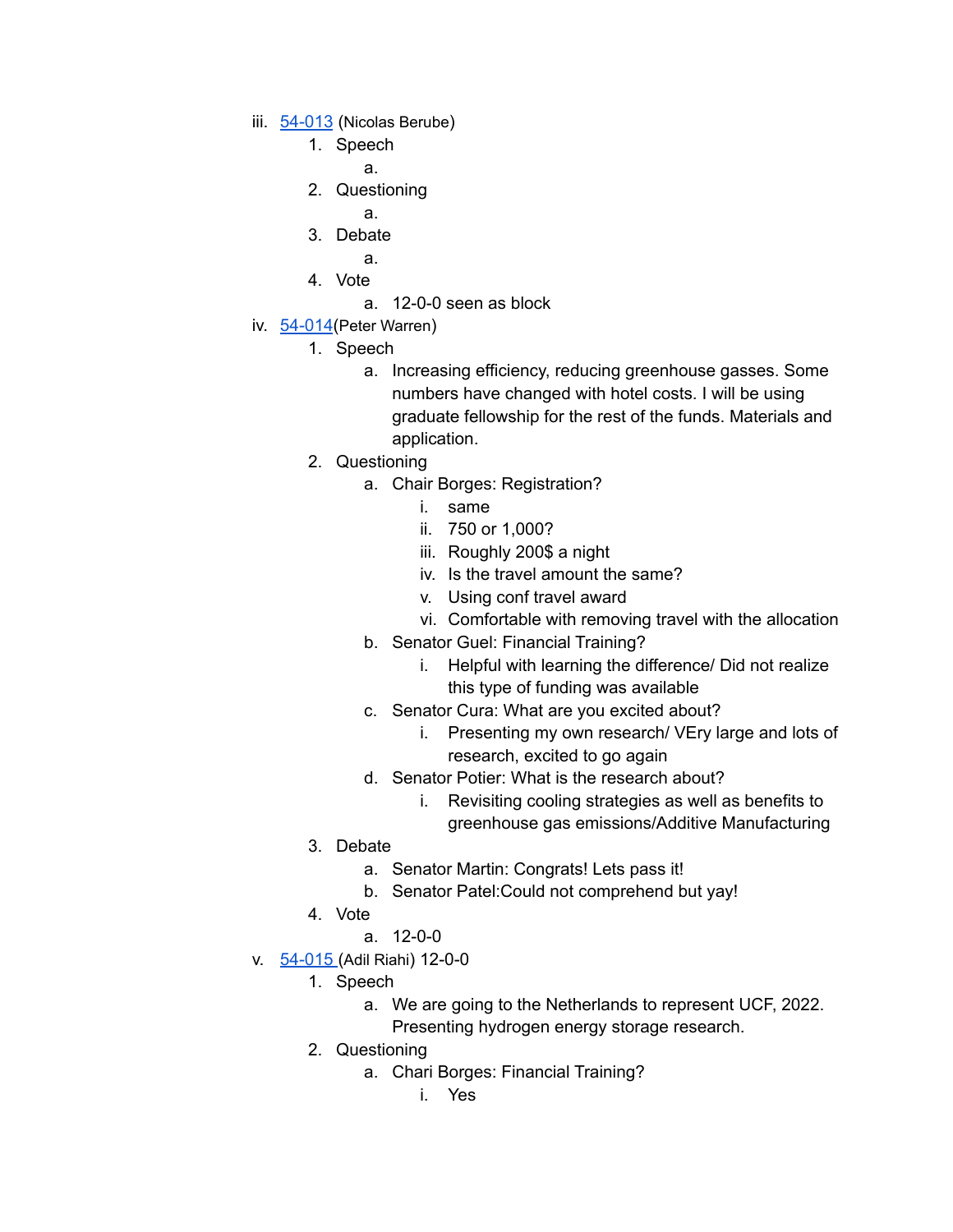- b. Graduate Student?
	- i. Yes
- c. Financial Approval?
	- i. Yes
- d. Senator Hurrell: How will you cover the rest? i. Applying for other funds
- e. Senatore Guel: International student? i. No
	-
- f. Netherlands precautions?
	- i. Yes, wearing masks etc.
- g. DSR Senator Foster: Familiar with the post funding process?
	- i. Yes
- 3. Debate
	- a. Senatror Guel: Lets do it!
- 4. Vote
	- a. 12-0-0
- vi. [54-016](https://drive.google.com/drive/folders/1L6EKx2lBUQ5MLVp0zHELOxdHzsyBbP5-) (Ryan J Wardell)
	- 1. Speech
		- a. Level 3 rocket, asking for lodging and lights. Senior design project and flights. Numbers and speed successful. Put lots of work into it, dont want anything to rot in a closet. Computer system was helpful, 700 plus miles per hour.
	- 2. Questioning
		- a. Chair Borges: Grad Students?
			- i. no
			- ii. Which city?
			- iii. Mojave
		- b. Senator Ricahrd: Verify the costs?
			- i. We divided up the costs
			- ii. Chair Borges: Look at quotes
			- iii. Total cost, 1329 per person 758 per person for flight, hotel is 516
		- c. Senator Cura: Flight lands in a different city?
			- i. 2 hour drive to LA
		- d. Senator Lerdo: How will this benefit UCF?
			- i. Will advertise us on a national level/ During test flight embry riddle will be there, we won then
		- e. Senator Martin: How will you pay the rest of the funds?
			- i. Aero jet rocket dime/ more allocating
		- f. SEnator Guel
			- i. So cool, ARe you guys interantional?
			- ii. No
			- iii. Financial training?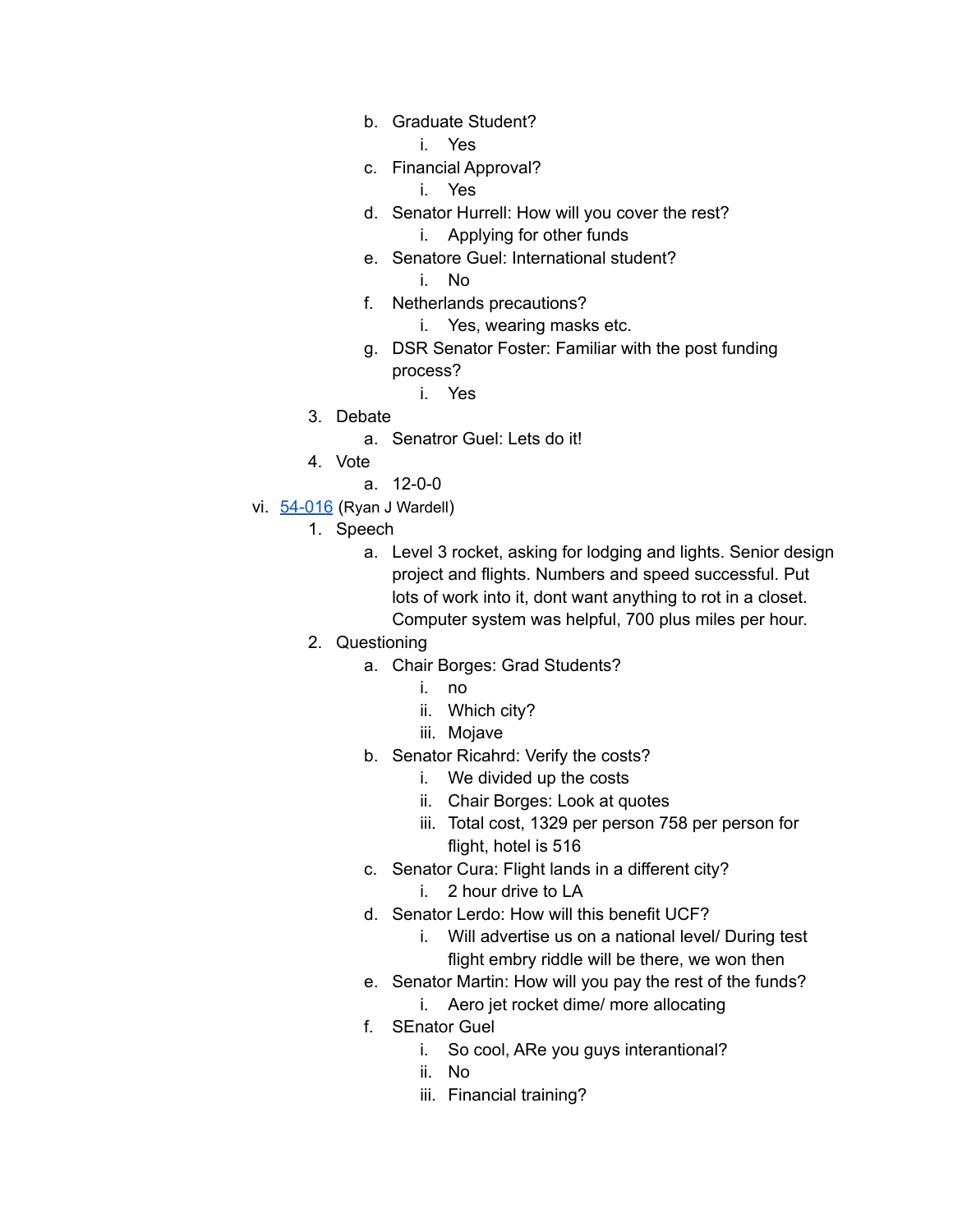- iv. Yes
- v. What about post funding?
- vi. Allocating proccess/ Reversion Date/ Existing !!
- g. Senator Patel: How many stages?
	- i. Single stage
- h. Senator Richard: Who will be there?
	- i. KXR will not be in the 10k comp/ two teams went together
- 3. Debate
	- a. Senator Guel: My birthday! Super cool rocket cmon now
	- b. Senator Hurrell: Getting up to moc one?
	- c. Senator Potier: My brother is in this too. Yay!
- 4. Vote
	- a. 12-0–0
- vii. [54-017](https://drive.google.com/drive/folders/1tZDufDRwZ5RRiE80bVQUcrGEWFaLCmKH) (Emma Parrish)
	- 1. Speech
		- a.
	- 2. Questioning
		- a.
	- 3. Debate
		- a.
	- 4. Vote
		- a. 12-0-0 seen as block
- viii. [54-018](https://drive.google.com/drive/folders/1YG64BABS1EpWPRoEKvekDGB9J3jdVgLY) (Nicholas Solazzo)
	- 1. Speech
		- a.
	- 2. Questioning
		- a.
	- 3. Debate
		- a.
	- 4. Vote
		- a. 12-0-0 seen as block
- ix. [54-019](https://drive.google.com/drive/folders/1AYdYZLWf2pl1f6_Hmlp5GSon9a_BS41F) (Zachary Nikollaj)
	- 1. Speech
		- a.
	- 2. Questioning
		- a.
	- 3. Debate
		- a.
	- 4. Vote
		- a. 12-0-0 seen as block
- x.  $54-020$  (edwin oviedo)
	- 1. Speech
		- a.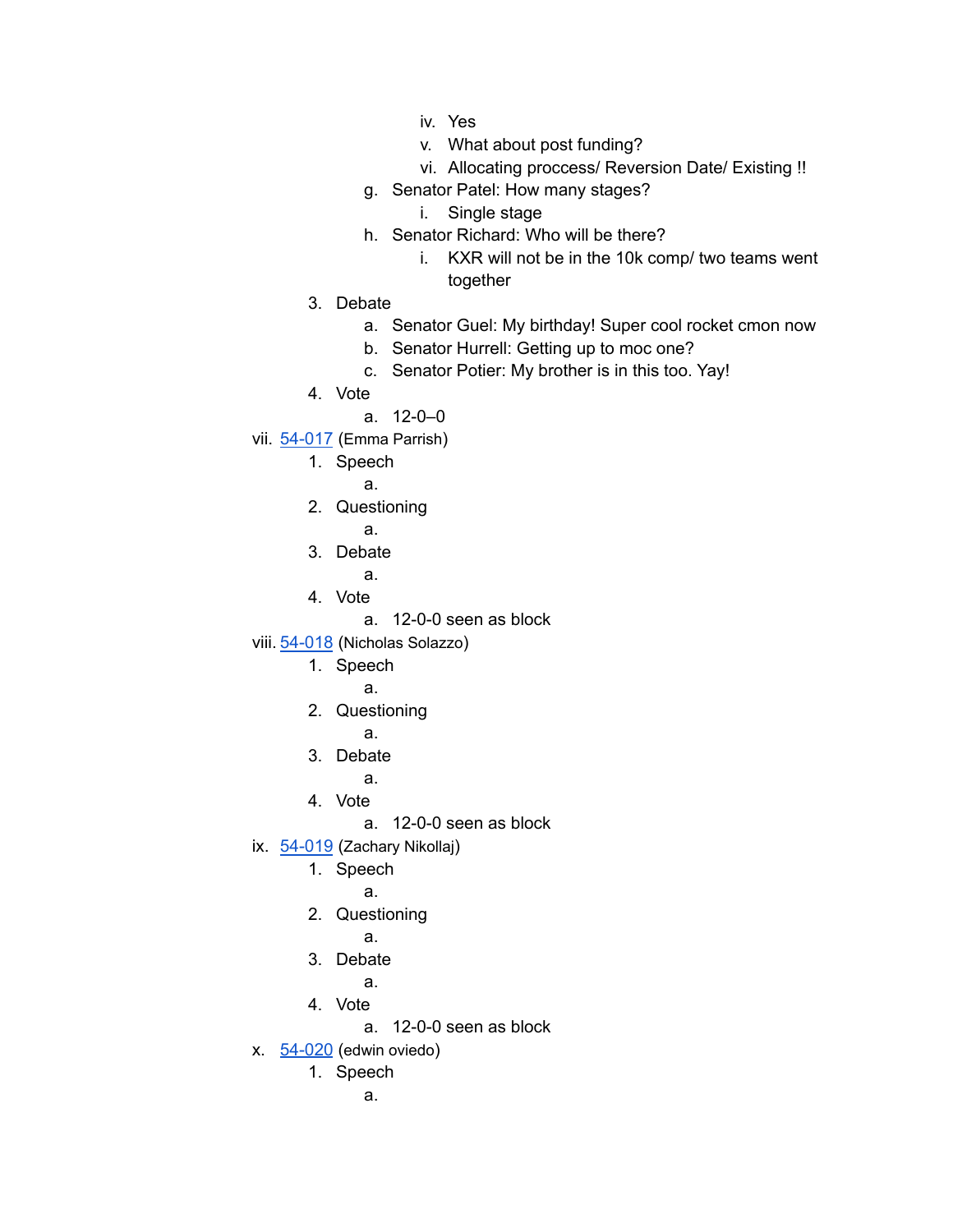2. Questioning

a.

- 3. Debate
	- a.
- 4. Vote
	- a. 12-0-0 seen as block
- xi. [54-021](https://drive.google.com/drive/folders/1-MUZh4roQof32F-zuK7HqqWin0ttj7Cs) (Farid Abuid)
	- 1. Speech
		- a.
	- 2. Questioning
		- a.
	- 3. Debate
		- a.
	- 4. Vote
		- a. Postponed
- xii. [54-022](https://drive.google.com/drive/folders/1Tspjaq-fUVANgwJ6I4nXVkAYPRS9BMWR) (Seth Drogowitz)
	- 1. Speech
		- a.
	- 2. Questioning
		- a.
	- 3. Debate
		- a.
	- 4. Vote
		- a. Postponed
- xiii. [54-023](https://drive.google.com/drive/folders/1ZWff5ZT8FSpLJkfsAOsA2DNL7dzk1j-D) (Cory Carpenter)
	- 1. Speech
		- a. Here to request Texas funding. National level comp. Allows us to put us on the map within aircraft design. SMall aircraft that takes off on a 8foot platform.
	- 2. Questioning
		- a. Chair Borges: Will you be a student?
			- i. No
		- b. We can approve it but accountants approve
	- 3. Debate
	- a.
	- 4. Vote
		- a. Approved 9-0-0
- xiv. [54-024](https://drive.google.com/drive/folders/1V61mXCU-_-OF5bQKdCbp8RlpSTLtNdYG) (Christopher Roesch)
	- 1. Speech
		- a. Going to the SAE competition. Selected after competing with other UCF students
	- 2. Questioning
		- a. Senator Hurrell: No lodging requested??
			- i. Did not see it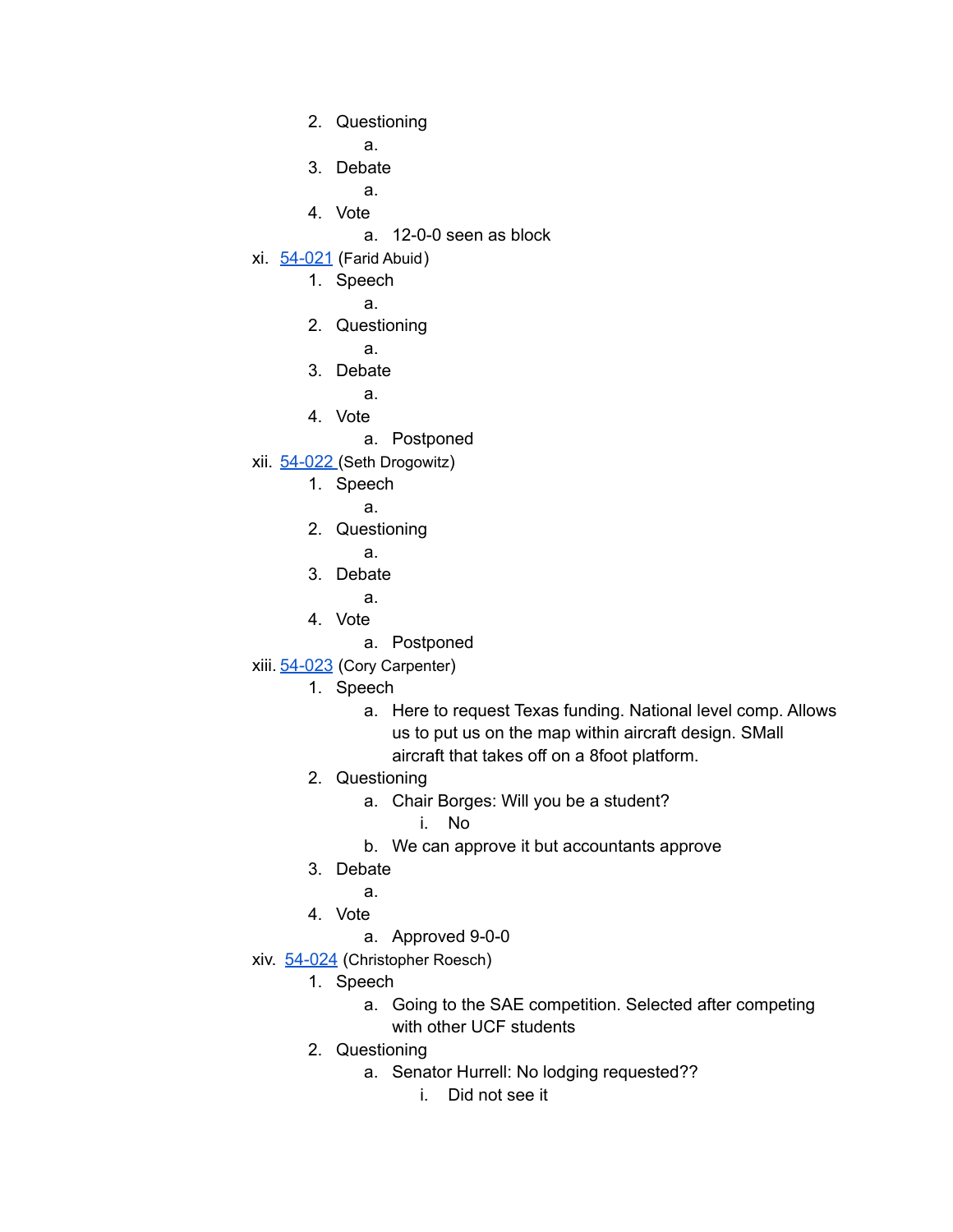- b. Chair Borges: Price discrepancies?
	- i. Fixed.
- 3. Debate
	- a. Senator Hurrell: Great opportunity yay!
- 4. Vote
	- a. Approved 9-0-0
- xv. [54-025](https://drive.google.com/drive/folders/1wePG1SrHGaJkJXwATrACAVsgfSPG20Ws) (Farhan Nesar)
	- 1. Speech
		- a.
	- 2. Questioning
		- a.
	- 3. Debate
		- a.
	- 4. Vote
		- a. Postponed
- xvi. [54-026](https://drive.google.com/drive/folders/18QoFIY45Cni1n1nXS_hQx0BDZi0rJZrR) (Enas Omer)
	- 1. Speech
		- a. Seeking funding for Sistuhs inc. Key aspects in leadership presented. May 20-22nd. 135 reg. 298 for lodging
	- 2. Questioning
		- a. What are the discrepancies in travel?
			- i. We arranged it because of possibilities
		- b. Senator Guel: What will each person be doing?
			- i. Not sure but we all need different funding
			- ii. Post funding?
			- iii. yes
			- iv. Covid protocols?
			- v. Yes, mask mandatory
		- c. Chair Borges:
			- i. Can we change the registration/lodging/cost?
			- ii. Yes
			- iii. Senator Guel:Can we see them as a group not individuals?
			- iv. Everyone is locked in
			- v. Would that process be longer or shorter?
			- vi. Come tomorrow and it would be dependent
			- vii. DLEG Wangen: WHo is able to come tomorrow
			- viii. Chair Borges: Yazmin Rate is current officer, she can give written consent
			- ix. Senator Guel: Consent Vote?
			- x. Chair Borges: Yes lets do it
		- d. Recess 6:03
		- e. Reconvene 6:08pm
	- 3. Debate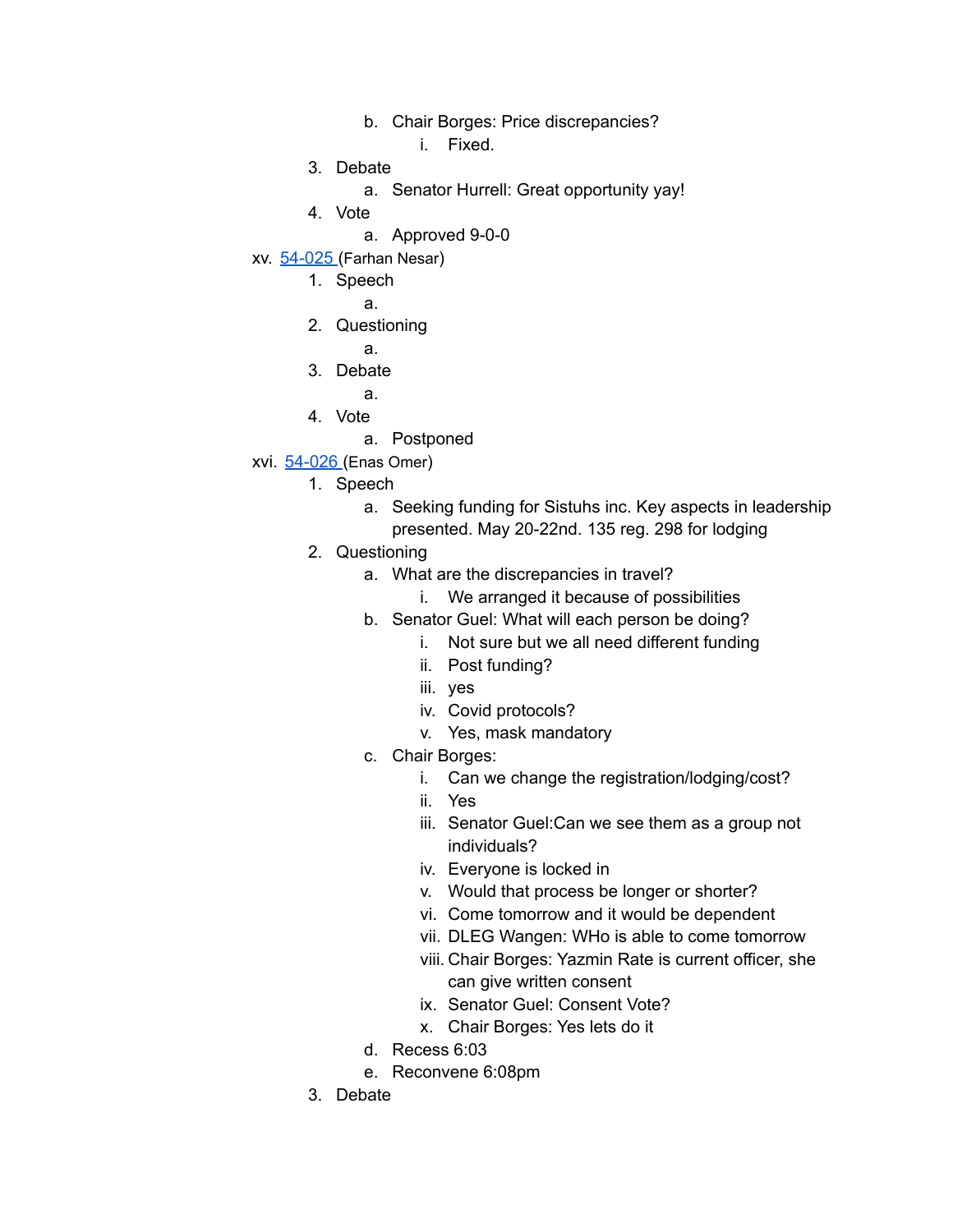- a. Senator Guel: Great Trip!
- 4. Vote
	- a. 9-0-0, Seen as block

xvii. [54-027](https://drive.google.com/drive/folders/1wXX3qz-D9xseDyQPyvPZvvLEyEBfAFKY) (Stacey Bel)

- 1. Speech
	- a.
	- 2. Questioning
		- a.
	- 3. Debate
		- a.
	- 4. Vote
		- a. 9-0-0, Seen as block
- xviii. [54-028](https://drive.google.com/drive/folders/1KZuUG8GN2xmQVCiB_O-COu4L0R9JbL0u) (Serena McCalla)
	- 1. Speech
		- a.
		- 2. Questioning
			- a.
		- 3. Debate
			- a.
		- 4. Vote
			- a. 9-0-0, Seen as block
- xix. [54-029](https://drive.google.com/drive/folders/1M3SxisrnSsQUrrW7Nw4evlevZLKvaj8t) (Carnita Amedee)
	- 1. Speech
		- a.
	- 2. Questioning
		- a.
	- 3. Debate
		- a.
	- 4. Vote
		- a. 9-0-0, Seen as block
- xx. [54-030](https://drive.google.com/drive/folders/1j1iKno3zeNuVHJECEuF7JkmWgfFEczBr) (Amanda Melendez)
	- 1. Speech
		- a.
	- 2. Questioning
		- a.
	- 3. Debate
		- a.
	- 4. Vote
		- a. 9-0-0, Seen as block
- xxi. [54-031](https://drive.google.com/drive/folders/13pPNJk1Tt4jgi-eq2avrZqe8rIGe6GuN) (Rose Theodore)
	- 1. Speech
		- a.
	- 2. Questioning
		- a.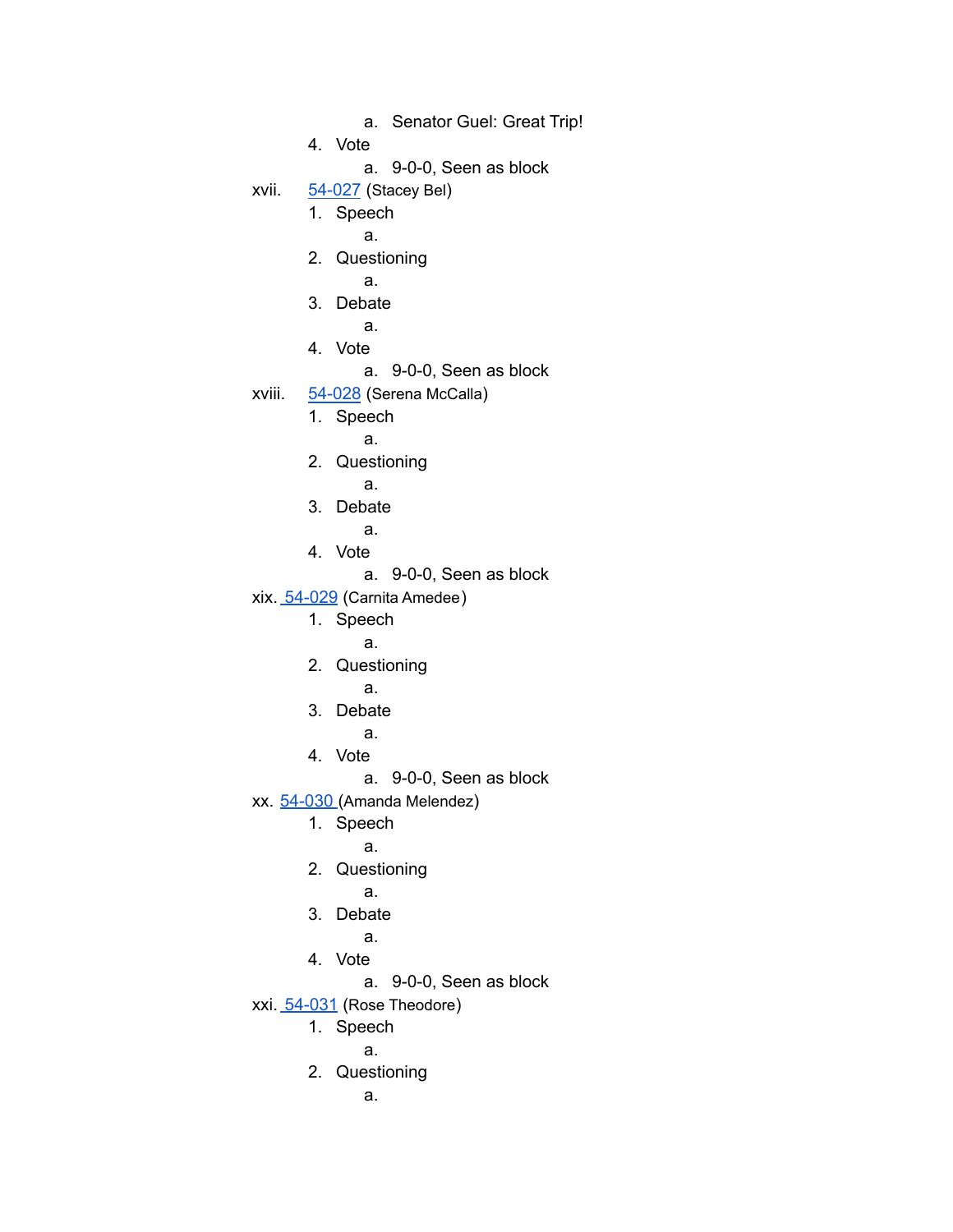- 3. Debate
	- a.
- 4. Vote
	- a. 9-0-0, Seen as block
- xxii. [54-032](https://drive.google.com/drive/folders/1ipIVXIkAGRykLmhPMpSglQx_OE_VS_jT) (Na'Mya Roberts)
	- 1. Speech
		- a.
	- 2. Questioning
		- a.
	- 3. Debate
		- a.
	- 4. Vote
		- a. 9-0-0, Seen as block
- xxiii. [54-033](https://drive.google.com/drive/folders/1MkW-nd2rymVlMW6z-7IHGzzPYPfRsJjY) (Rudjelle Gladens Declasse)
	- 1. Speech
		- a.
	- 2. Questioning
		- a.
	- 3. Debate
		- a.
	- 4. Vote
		- a. 9-0-0, Seen as block
- xxiv. [54-034](https://drive.google.com/drive/folders/1ab3RTCJUkUcKm3ZmYPbRkkDZi2ASM3Iv) (Delta Sigma Pi)
	- 1. Speech
		- a.
	- 2. Questioning
		- a.
	- 3. Debate
		- a.
	- 4. Vote
		- a. Postponed 9-0-0
- xxv. [54-035](https://drive.google.com/drive/folders/1czcW5_AIuC3VwtNqd0y52j4Z3-ZeV0Ku) (Sigma Lambda Beta)
	- 1. Speech
		- a. We are overturning spending policy for this. Latino based, Betacon will be chapters attend workshops and learning community service.
	- 2. Questioning
		- a. Chair Borges:
			- i. 808 for reg. 337 for hotel.
			- ii. If we go as an RSO can we still get funding?
			- iii. Still must be 2 people going
		- b. Senator Potier: International students?
			- i. No
		- c. Vice Chair Robbins: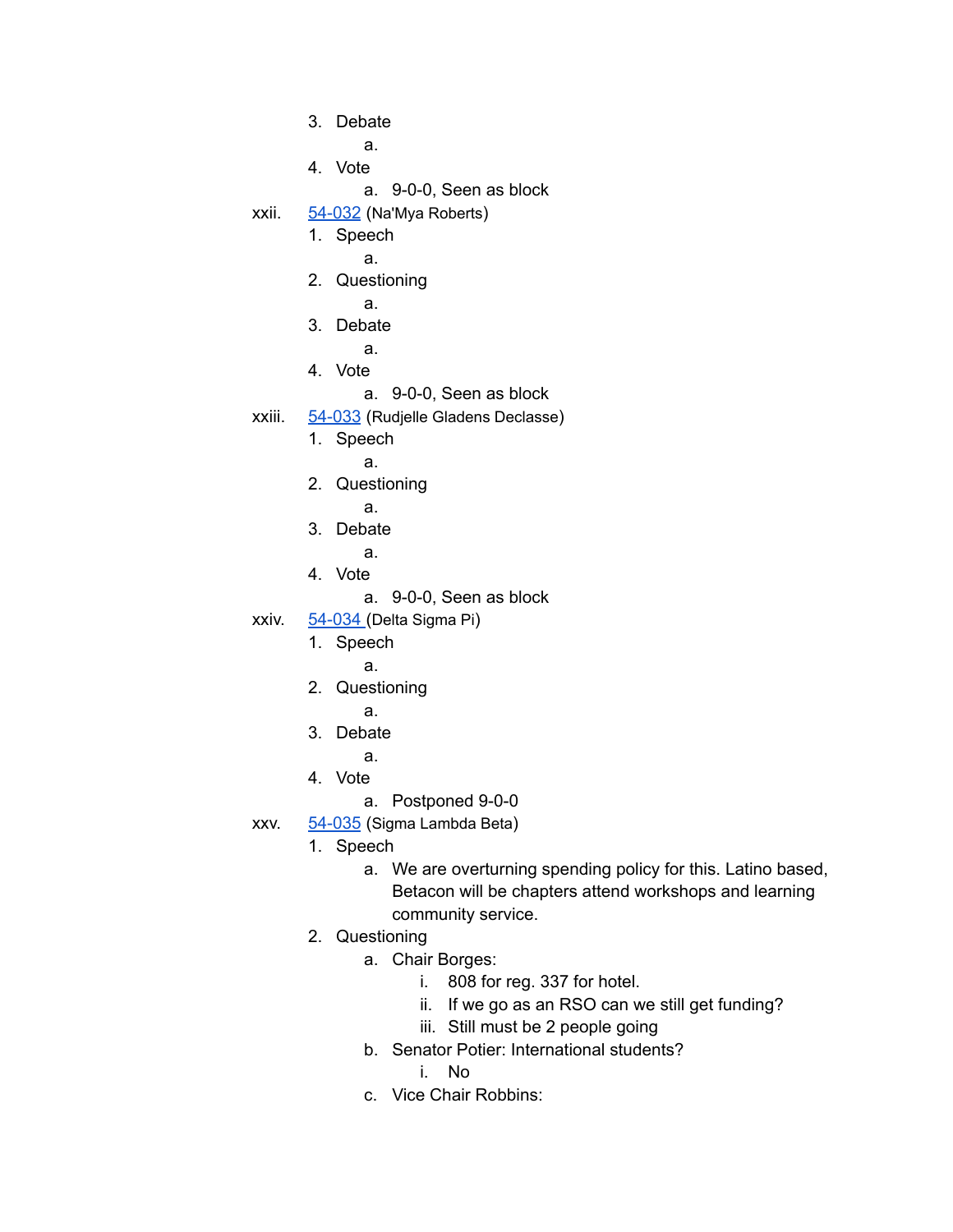- i. What are you doing there
- ii. See the speech
- d. Senator Cura
	- i. How do you plan on covering the costs on your end?
	- ii. We will be out of pocket as well as sponsor
- 3. Debate
	- a. Senator Cura: Sounds like a good opportunity. Lets go
	- b. Senator Lerdo: Leadership important
- 4. Vote
	- a. 9-0-0
- xxvi. [54-036](https://drive.google.com/drive/folders/1r5QR3x-3c4sGQ_jcEHe_FNLtOsk6vnAc) (Phi Mu Alpha Sinfonia)
	- 1. Speech
		- a.
	- 2. Questioning
		- a.
	- 3. Debate
		- a.
	- 4. Vote
		- a. Postponed
- xxvii. [54-037](https://drive.google.com/drive/folders/1fcIVVzY7ScChAxcnGrMbPX4NCbDH75LW) (Andre Childs)
	- 1. Speech
		- a. Grad student for material conf. To present the research and meet with leaders in the industry
	- 2. Questioning
		- a. Chair Borges: 416 for lodging as well as the same hotel as quoted
			- i. Yes, 5 days instead of 4
			- ii. State/City?
			- iii. Hilton Head SC
		- b. Senator Martin: Fabrication and optimization.
		- c. Senator Patel: How many abstracts got approved? i. 2
		- d. Senator Cura: How else will you pay?
			- i. Other grants
	- 3. Debate
		- a. Senator Cura: Good luck!
	- 4. Vote
		- a. 9-0-0
- xxviii. [54-038](https://drive.google.com/drive/folders/1CzOKpxr-lA9tYwySqHeFtX3h3JBNM0KQ) (Thi Tran Chau Truong)
	- 1. Speech
		- a. All the same conf. Asking for registration fee covered./ Requesting registration fee, it is at UCF. We have a banquet can we have funding?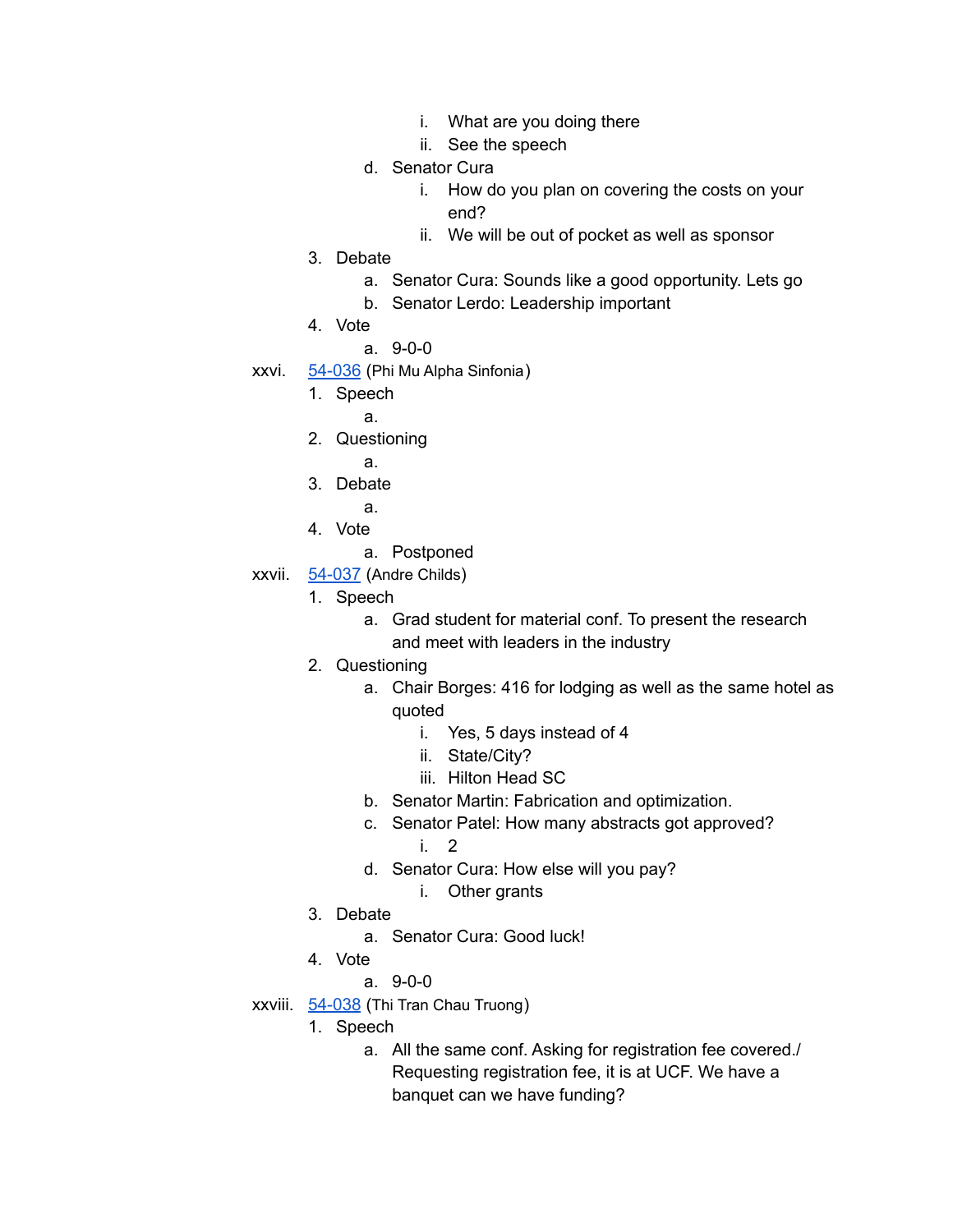- 2. Questioning
	- a. When can we get funding:
	- b. Chair Borges: We cannot fund food
	- c. Senator Lerdo: what is this for?
		- i. Physics group
	- d. Senator Lerdo: When are we funding?
		- i. Timeline is too tight and would be too fast
	- e. Senator Hurrell: Are you guys grad students?
		- i. Yes
		- ii. What professor?
		- iii. Dr.Michael
- 3. Debate
	- a. Senator Hurrell: I am in this college too lets do it!
- 4. Vote
	- a. Approved 9-0-0 as block pending overturned Spending Policy
- xxix. [54-039](https://drive.google.com/drive/folders/1AkqHDilePUH0oF7BLHjLiPOfFCygqyeT) (Troie Journigan)
	- 1. Speech
		- a.
	- 2. Questioning
		- a.
	- 3. Debate
		- a.
	- 4. Vote
		- a. Approved 9-0-0 as block pending overturned Spending **Policy**
- xxx. [54-040](https://drive.google.com/drive/folders/1eftX10pp_Lvjoz6lePBQ95lNNb4wdLku) (Dipendra Singh Khatri)
	- 1. Speech
		- a.
		- 2. Questioning
			- a.
		- 3. Debate
			- a.
		- 4. Vote
			- a. Approved 9-0-0 as block pending overturned Spending Policy
- 11. Member Discussion
	- a. Vice Chair Robbins : Love Languages Quiz!
- 12. Miscellaneous Business
	- a. None
- 13. Final Roll Call:9 /14
- 14. Adjournment: 6:56